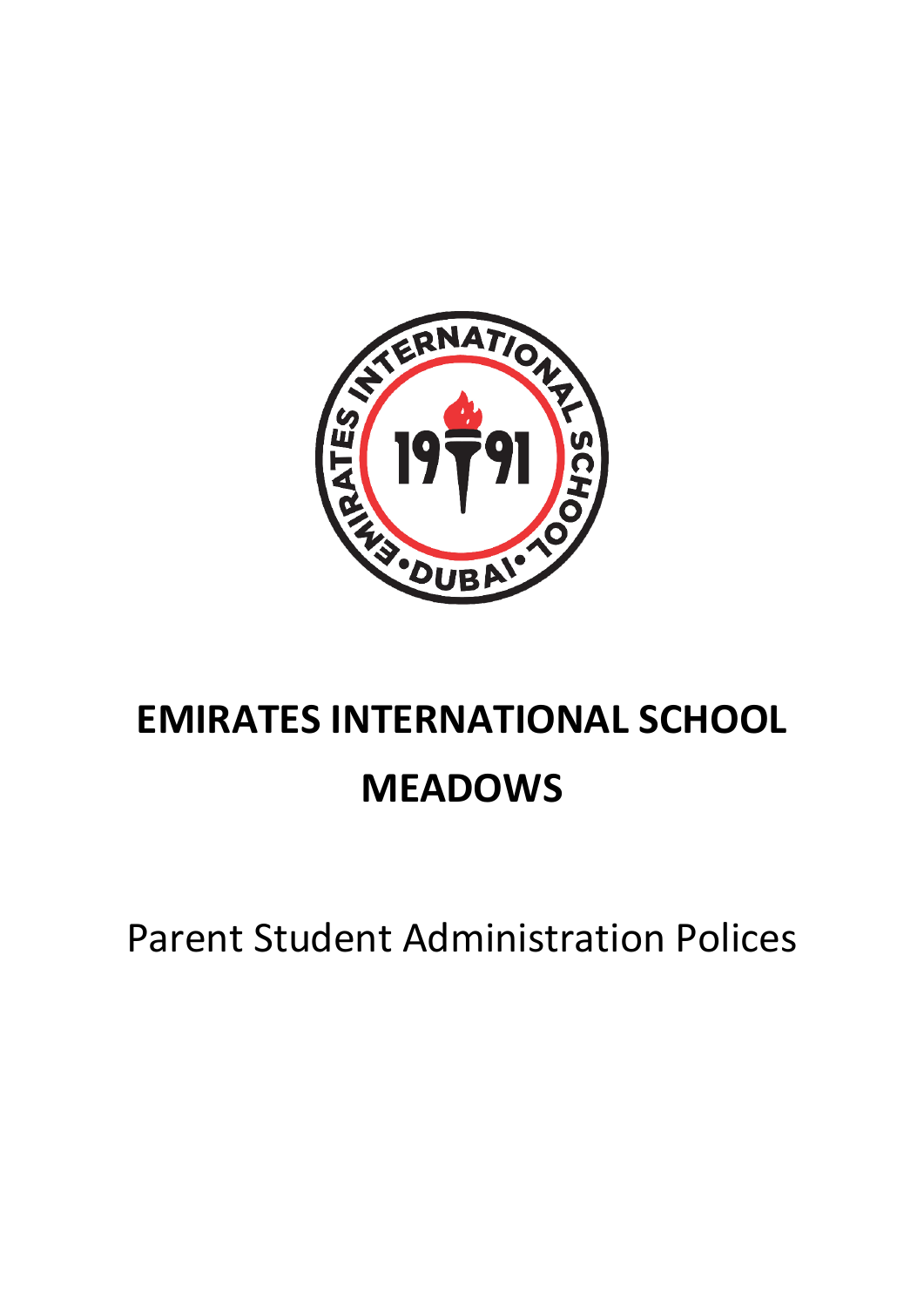

## **Student and Parent Administration Policies**

Inclusion Policy Transitions and Induction of new students School Uniform Attendance and Punctuality Bring your own Device Complaints and feedback

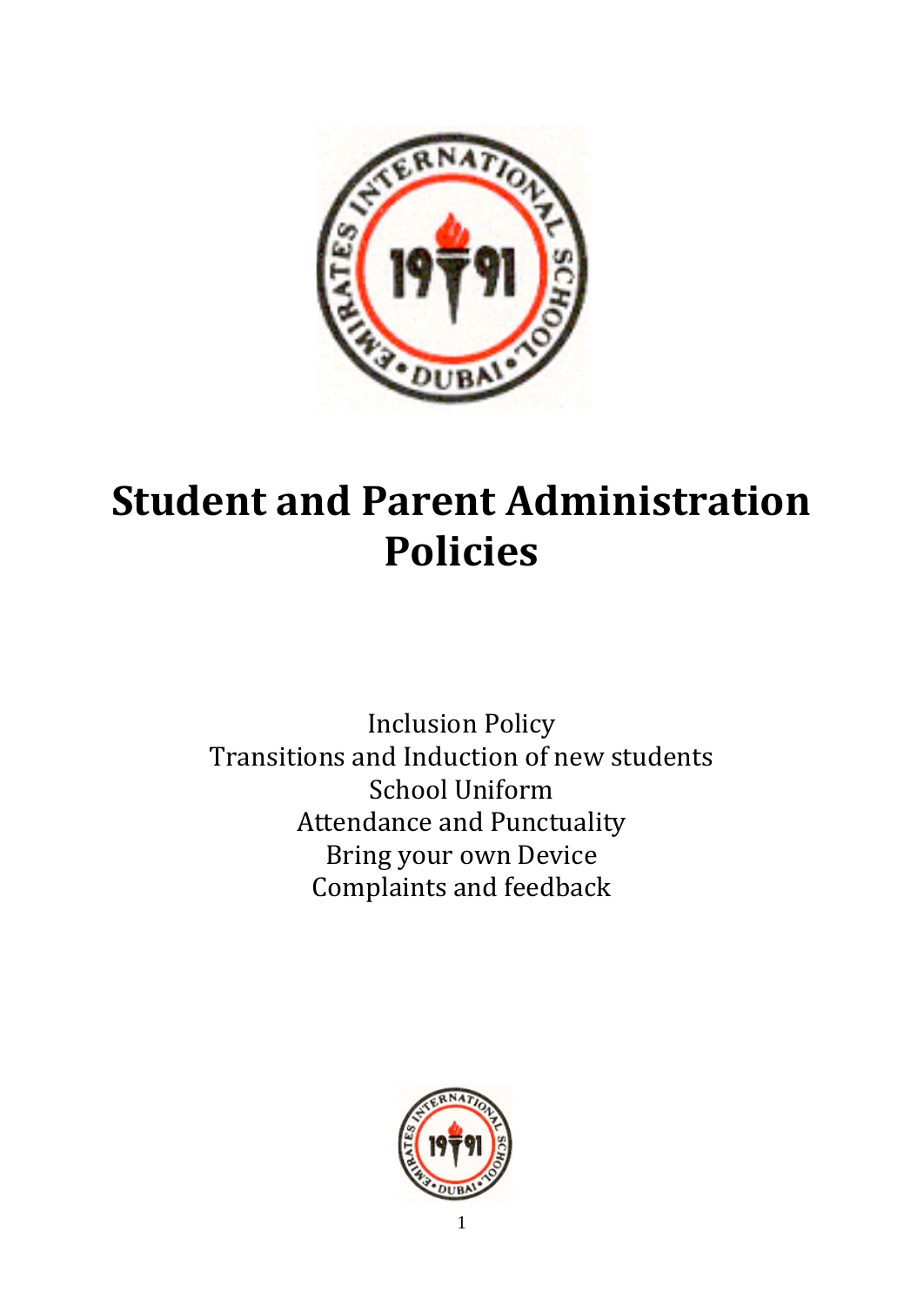## **Student and Parent Administration Policies**

#### **Introduction**

At Emirates International School Meadows we welcome parents and students into our school. This document outlines our policies that we as a school hold ourselves accountable to and expect our parents and students to adhere with.

### **Inclusion Policy** *(reviewed August 2021)*

#### **Equality Impact Statement**

*We strive to ensure that this policy does not discriminate, directly or indirectly through regular monitoring and evaluation of our policies. On review we shall assess and consult relevant stakeholders on the likely impact of our policies on the promotion of race equality, equality for disabled persons, gender equality and community cohesion using an appropriate Equality Impact Assessment. The policy may be amended as a result of this assessment.*

Federal Law 2006, 2009 and Dubai Law No. 2 (2014) clearly demonstrate Dubai's commitment to ensuring the educational and social inclusion of all children, adults and families experiencing special educational needs and disabilities (SEND). These laws reflect international best practices and align with the UAE's ratification of the UNCRPD, particularly Art. 24 on the "Rights to Inclusive Education". The principles of inclusion and equity lie at the heart of the legislative framework. It requires that education providers ensure that students who experience SEND have equitable access to quality inclusive education with their peers. Federal law (2014) and The Dubai Inclusive Education Framework have adopted the term ''People of Determination''

#### **Supporting People of Determination (PoD)**

The school complies with the UAE Federal Law 29(2006) DSIB and Federal Law definition of SEN Definition of Special Educational Needs. As a school we promote IB programme principles and practices for the school to be organized in ways that value student diversity and respect individual learning differences. By valuing diversity and difference our goal is to develop our students to become more internationally minded**. (Special Education Needs with the IB 2010)**

#### *Statutory Compliance:*

**Improving the education and outcomes of students with Special Educational Needs and Disabilities (SEND) remains a priority for Dubai.** 

**DSIB Definition of Special Educational Needs (SEN): "Educational needs that are different from those of the majority of students, and which arise from the impact of a disability or a recognised disorder.'**

#### *[https://www.khda.gov.ae/cms/webparts/texteditor/documents/Education\\_Policy\\_En.pdf](https://www.khda.gov.ae/cms/webparts/texteditor/documents/Education_Policy_En.pdf)*

*Schools are expected to put systems, programmes and activities in place so that all students are able to participate in learning. An inclusive school is characterized by how it adapts its curriculum, teaching and physical environment to enable all children to achieve the best they can. Schools which excel at offering an inclusive education have an ethos and culture which make learners feel welcome, accepted, safe and valued and enables them to thrive academically. (***KHDA Inclusion Statement** *2014)*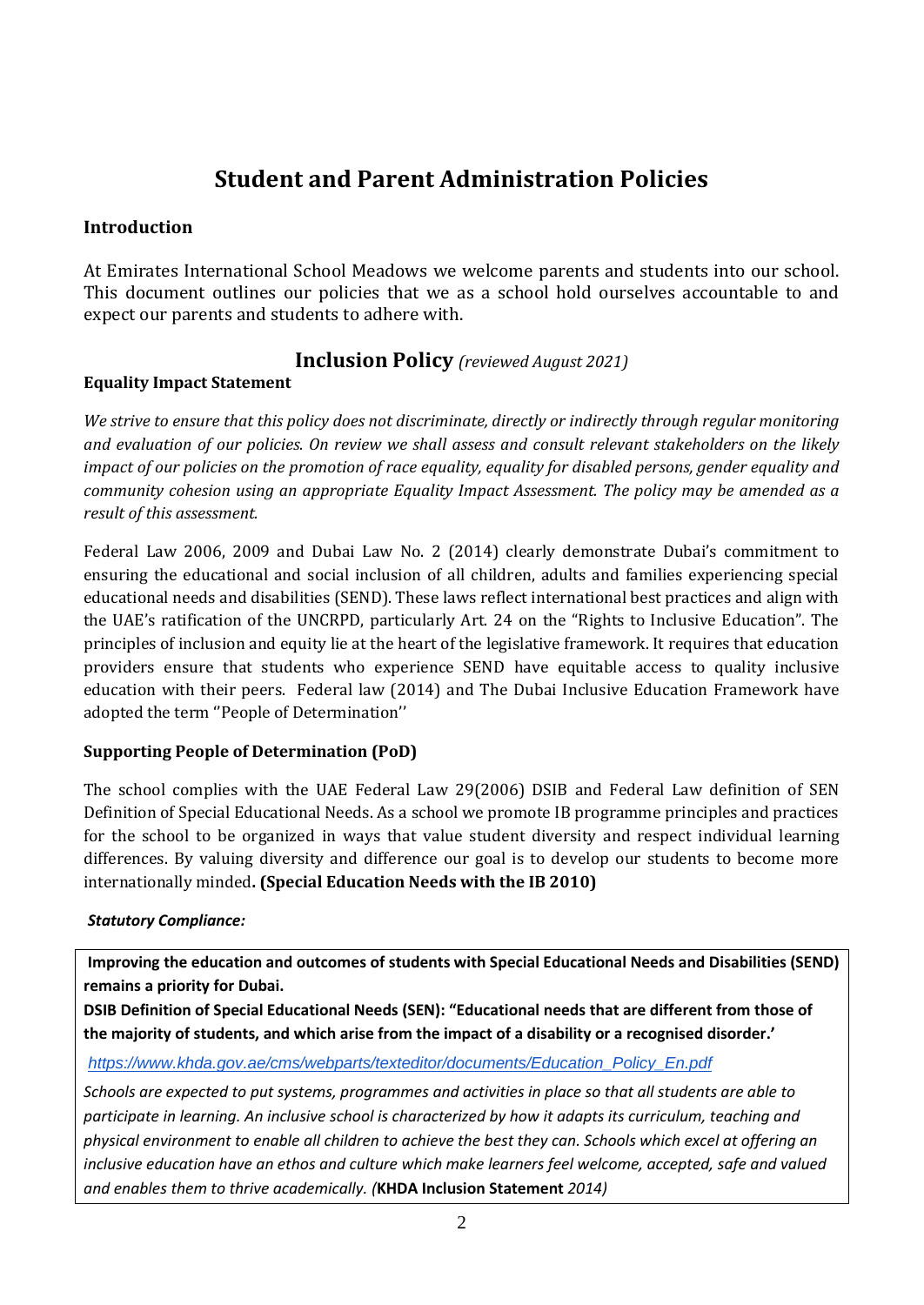#### **EISM Inclusion Philosophy is guided by:**

- Dubai Executive Council Resolution (2) of 2017- Regulation of Private Schools
- [https://www.khda.gov.ae/CMS/WebParts/TextEditor/Documents/ExecutiveCouncilResolution](https://www.khda.gov.ae/CMS/WebParts/TextEditor/Documents/ExecutiveCouncilResolutionNo.(2)of2017RegulatingPrivateSchoolsIntheEmirateOfDubai.pdf) [No.\(2\)of2017RegulatingPrivateSchoolsIntheEmirateOfDubai.pdf](https://www.khda.gov.ae/CMS/WebParts/TextEditor/Documents/ExecutiveCouncilResolutionNo.(2)of2017RegulatingPrivateSchoolsIntheEmirateOfDubai.pdf)
- Article 4 -Functions of the KHDA Articles , Article 13 Obligations of Private Schools & Article 23 Student Affairs

#### *Appendix A – EISM Inclusion Policy Aims*

## **Student Transition and Induction Policy** (reviewed August 2021)

At Emirates International School – Meadows, we are rightly proud of the 'global' nature of our school. Our students represent 86 different nationalities and our school community very much reflects these diverse characteristics. As Dubai, and the United Arab Emirates in general, have a particularly transient population it is not uncommon for students to join us at times other than the start of the Academic Year.

It is essential that as children arrive at our school they receive an induction package that aims to provide as smooth a transition as possible. This policy sets out what we at EISM will do to ensure that the children in our care are given every opportunity to be quickly settled into our school and receive the best support to help them make the most of their educational opportunities.

At EISM we will:

- Take account of the cultural, linguistic and academic needs of newly arrived students and recognise the positive contribution which newly arrived students can make to our school community;
- Welcome new arrivals with a whole school approach, ensuring that we have a carefully considered process for transitioning them in a caring and sensitive manner;
- Build partnerships with parents and carers as essential elements of working with newly arrived children;

We have designated members of our staff to oversee the transition process dependent upon the year of entry. This person will make contact with all new families and ensure that both the family and school are prepared to meet the educational needs and social and emotional well-being of all new children starting with us from their first day.

#### **Induction Process**

- 1. Arrange an Entry Assessment for the student **as soon as information is transferred from the Admissions Department**;
- 2. Meet the new child and their parents to conduct an Entry Assessment
- 3. Share pertinent Entry Assessment information with relevant academic staff, e.g. Head of Learning Support, EAL Co-ordinator, Head of Pastoral, School Councillor **at least 1 week before start date**
- 4. Assign the new child to a classroom and inform the class teacher of the student information and start date **at least 1 week before start date**
- 5. Contact the parents to inform them of the child's classroom and class teacher, and to arrange a guided tour when they will be introduced to the class teacher **in the week before the start date**. Share class teacher's email contact details with the parents
- 6. Contact Admissions Department and IT Department to inform them of the child's classroom assignation and return signed BYOD policy.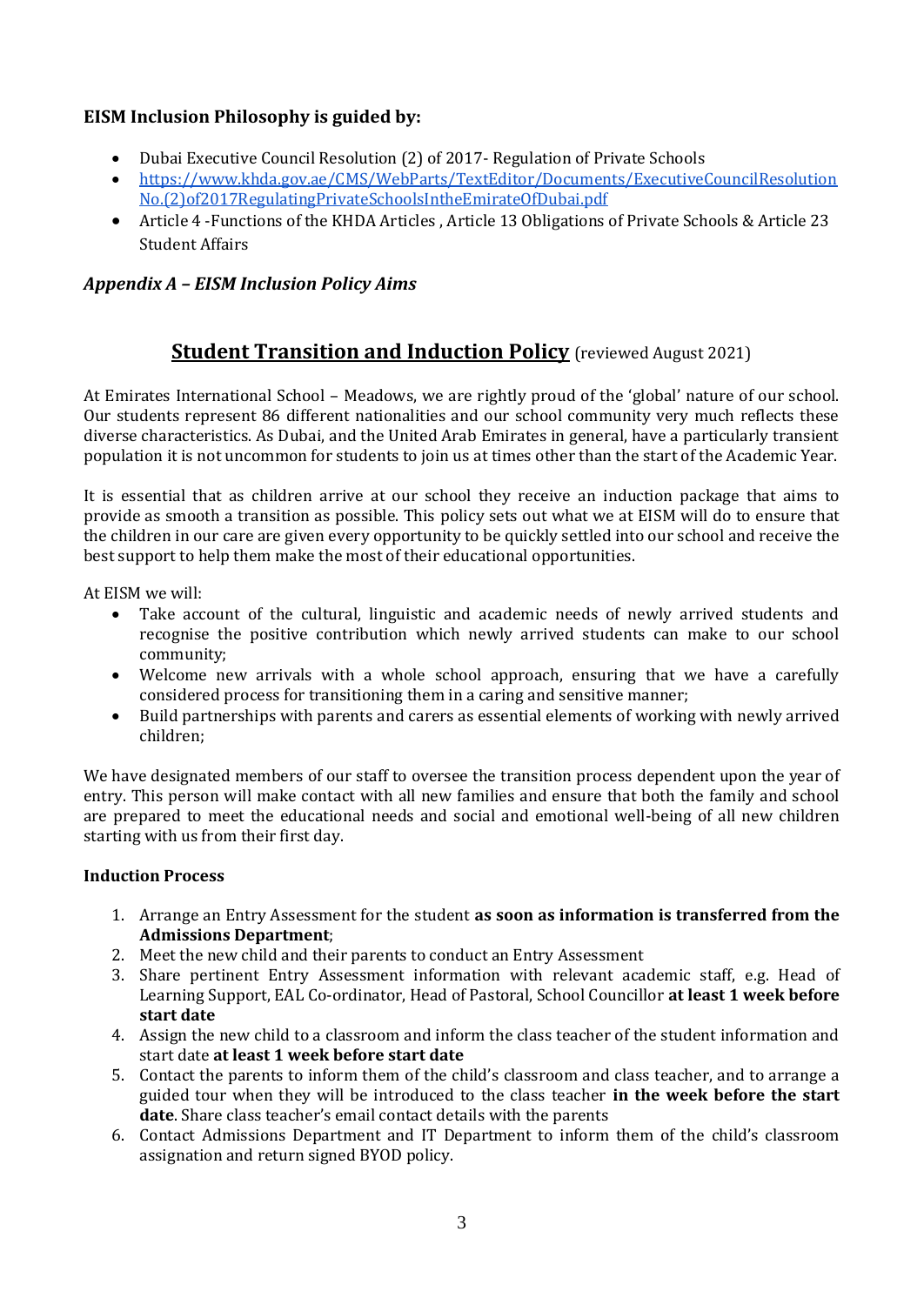7. Conduct Transition and Induction Survey with the parents **at the end of Week 4**. Analyse the completed survey and address any issues or concerns raised by the parents **by the end of Week 5**.

#### **Responsibilities of Class teacher**

In order to ensure that new students are welcomed into EISM, the class teacher will ensure the following takes place:

- 1. Send a welcome email to the parents and child **as soon as they receive their contact information from the Dean of Students**;
- 2. Prepare all copybooks, label coat peg and drawers and assign house team **before** the student starts school;
- 3. Assign a 'buddy' for the new student and brief them on their role and responsibilities;
- 4. Meet with the family and student **before the first day of school** and share a 'Welcome' PPT which **must** include **current** information concerning school start/finish times, school uniform details, PE days, canteen arrangements, assigned house team, home learning arrangements and curriculum information;
- 5. Meet the child (and parents) at the classroom on the first day. Introduce the child to their 'buddy' and ensure that the 'buddy' takes care of the child throughout the first week, and particularly at breaks and lunchtimes;
- 6. Arrange and conduct a face to face meeting with the parents for the end of Week 1 and Week 4 to discuss the student's induction and any concerns or issues which the parents may have

#### **Settling the Student into the School**

**Early Years:** Student to be grouped accordingly with supportive role models. Students will be assigned to a Targeted Phonics Group.

**Primary:** Students will be assigned to Targeted Language and Mathematics Groups.

**High School:** Head of Year will arrange interview at week 1 and week 4 to monitor progress and ensure the student has received a positive transition. Liaise with parents as required.

#### **School Uniform Policy** *(reviewed August 2021)*

#### **Rationale**

School uniform is a significant part of a school's identity, provides a sense of belonging and is often seen as an indicator of the school's standards. The uniform should be worn with pride. The EISM uniform is intended to be modest, smart, comfortable and practical. Students are required to exercise modesty and moderation in their dress and to wear the school uniform with pride at all times in and outside school.

Failure to adhere to the uniform policy will result in scaled intervention. Form tutors will remind students of their responsibilities to the School uniform policy and further intervention will follow from the Phase Leader / Head of Year as required.

#### *Appendix B – School Dress Code*

#### **Attendance and Punctuality Policy** *(reviewed August 2021)*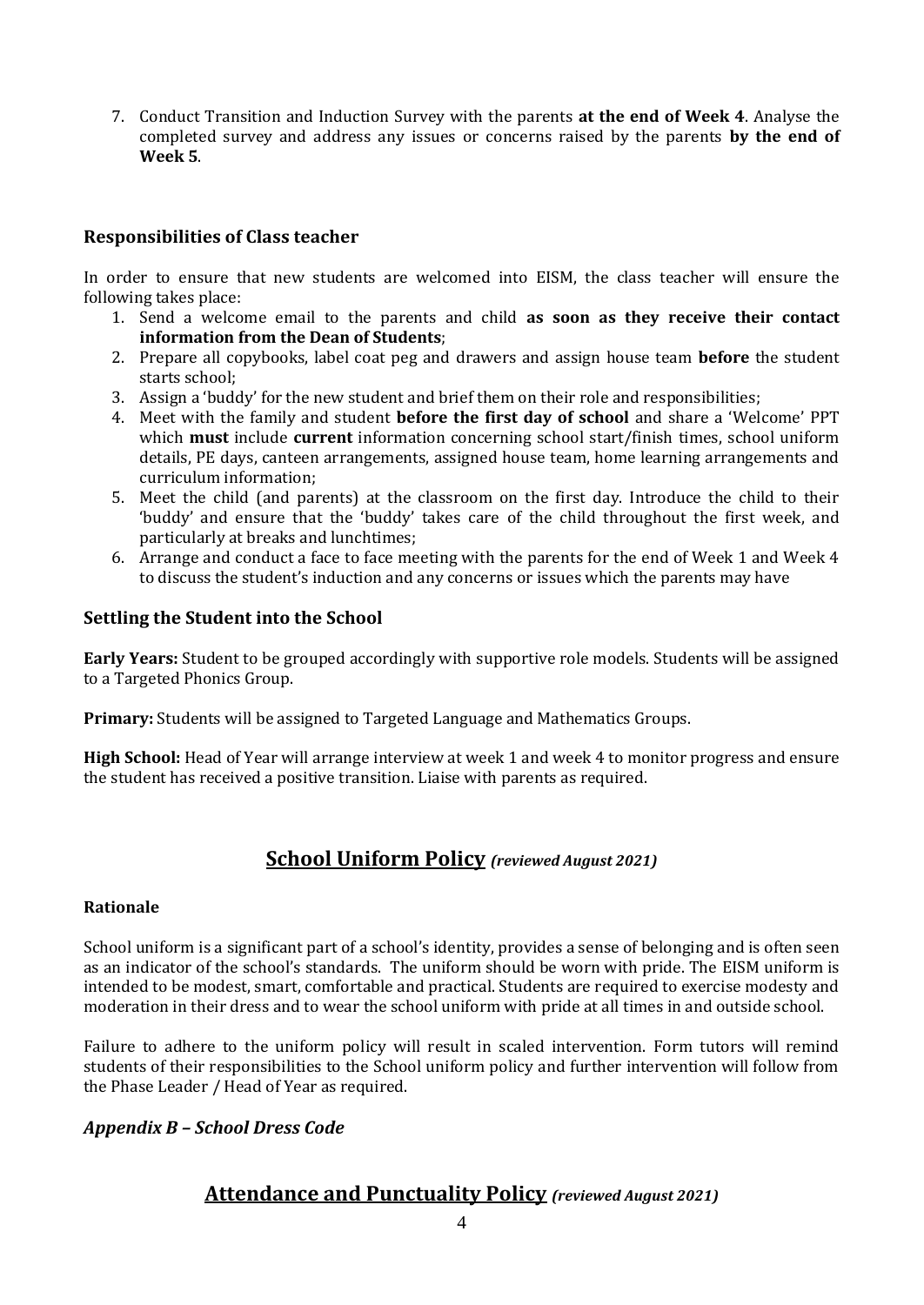#### **Rationale**

To recognise that

- regular and punctual school attendance is vital if students are to benefit fully from the opportunities the school offers them
- regular attendance makes learning easier
- students who develop good patterns of attendance and punctuality early on at school tend to continue in this pattern throughout their school life and beyond
- with good attendance and punctuality students will achieve better results, greater confidence, have increased self-esteem and develop useful skills for the workplace

We follow the KHDA guidelines for our judgements on attendance and punctuality figures and therefore use the following criteria

- Outstanding is at least 98%
- Very good is at least 96%
- Good at least 94%
- Acceptable is at least 92 %
- Weak is less than 92%
- Very weak is less that 90%

#### **Aims**

We expect that all our **students** will

- attend school regularly and attend all lessons
- arrive on time to school and to all lessons
- follow correct procedures for attendance and punctuality
- ensure all work is obtained and completed during an authorised absence period

#### We expect that **Parents/Guardians** will

- place a high priority on attendance and punctuality
- not allow their child to have time off school unless it is unavoidable
- endeavour to keep health appointments out of school hours where possible
- endeavour to keep holidays out of term time
- inform a member of staff (usually Tutor/class teacher) of any reason or problem that may hinder their child from attending school
- work with the school to resolve issues and ensure good attendance and punctuality
- ensure their child is punctual to school A student is late if they arrive to registration/class after 7.40am (after the National Anthem has played)
- Complete a leave of absence form for any unavoidable known term time absence

#### **As a school we will**

- ensure all staff set an example by having good attendance and punctuality
- follow correct procedures for attendance and punctuality by completing the register by 8am
- ensure that the register is completed for every lesson as expected
- explain the need for and promote habits of regular attendance and punctuality
- contact home if a student is absent from school without a reason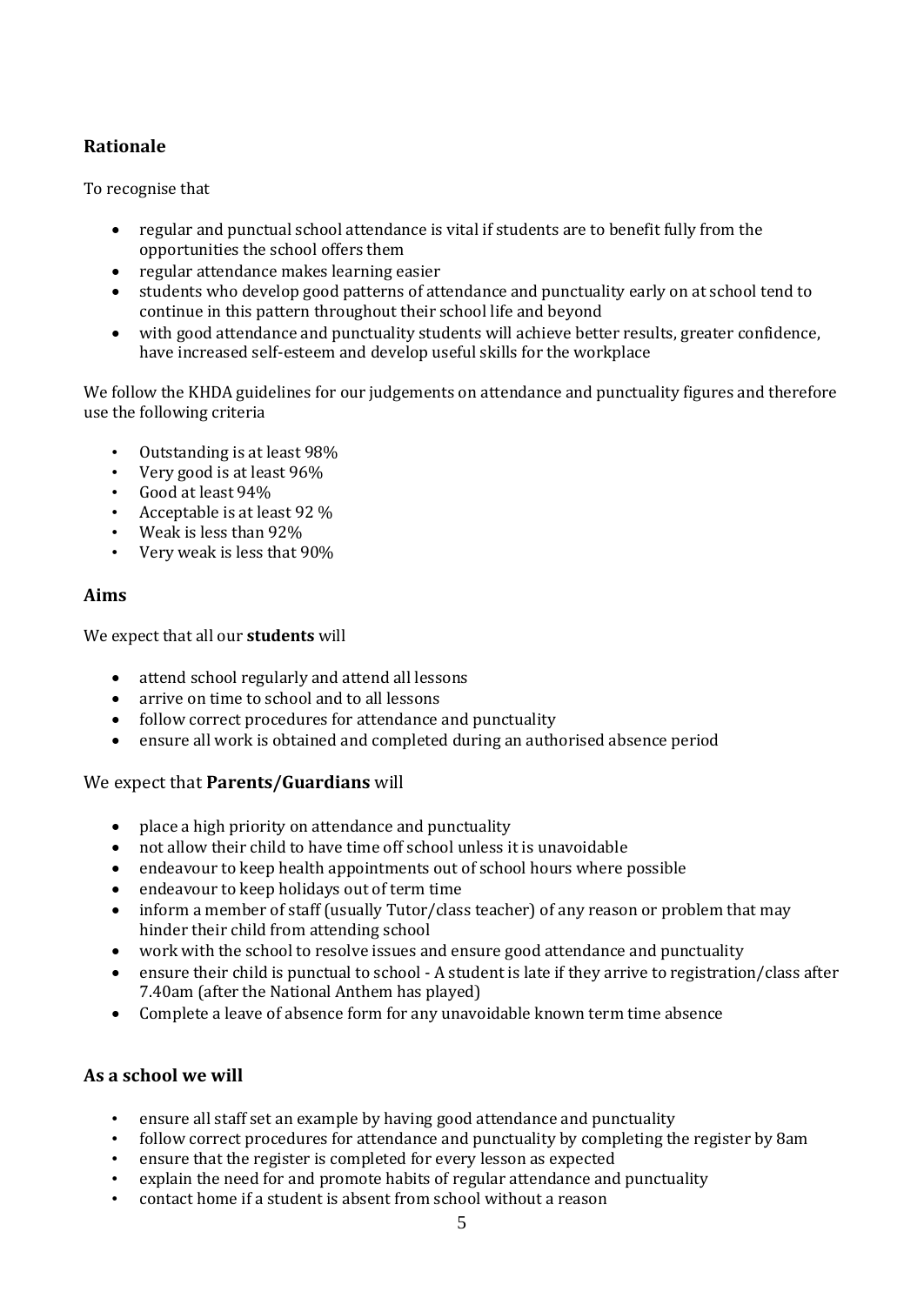- support families where we feel attendance and/or punctuality is a concern
- celebrate outstanding and improved attendance and punctuality

#### *Appendix C – Attendance and Punctuality Intervention Strategies*

#### **EISM School BYOD/Digital Learning Parent and Student Agreement** *(reviewed August 2021)*

#### **For Personal Use of Student-Owned Devices (Laptops/IPADS/Tablets)**

Emirates International School-Meadows will provide students access to the school's wireless network and the option of bringing in a personal device as a means to enhance their learning. *The purpose of this agreement is to ensure that students and parents are aware and agree to the limitations that the school imposes on the use of personal devices*.

During the course of the school year, additional rules regarding the use of personal devices may be added. If this occurs, any new rule will become a part of the school's BYOD policy and all parties will be notified.

#### **General Usage**

EISM provides the opportunity for students to bring a personal device **(Laptop/IPAD/Tablet)** to school to use as an educational tool. *Mobile/Smart telephones are not considered an appropriate educational tool and do not apply to this agreement nor will they be allowed to be used in classrooms.*

#### **The use of these devices will always be at the teacher's discretion-**

- Students must obtain permission from the teacher before using a personal device during instruction sessions.
- Students using devices will be allowed access to the internet, note taking or word processing at the teacher's discretion. Student use of a personal device must support the instructional activities currently occurring in the session.
- Students must turn off and put away a personal device when requested by a teacher.
- Students may use their personal device before and after school in **adult supervised area or designated zones only**
- The device should be used for educational purposes during these times.
- The school may collect and examine any device at any time for the purpose of enforcing the terms of this agreement, investigating student discipline issues, or for any other school-related purpose.

#### **Expected Student Behaviours and Responsibility**

- EISM does not accept any responsibility for personal devices brought to the school by students.
- Students who choose to bring a device to school assume total responsibility for the device.
- Devices that are stolen or damaged are the responsibility of the student and their parents or guardians.
- Students should take all reasonable measures to protect against the theft or damage of their personal device.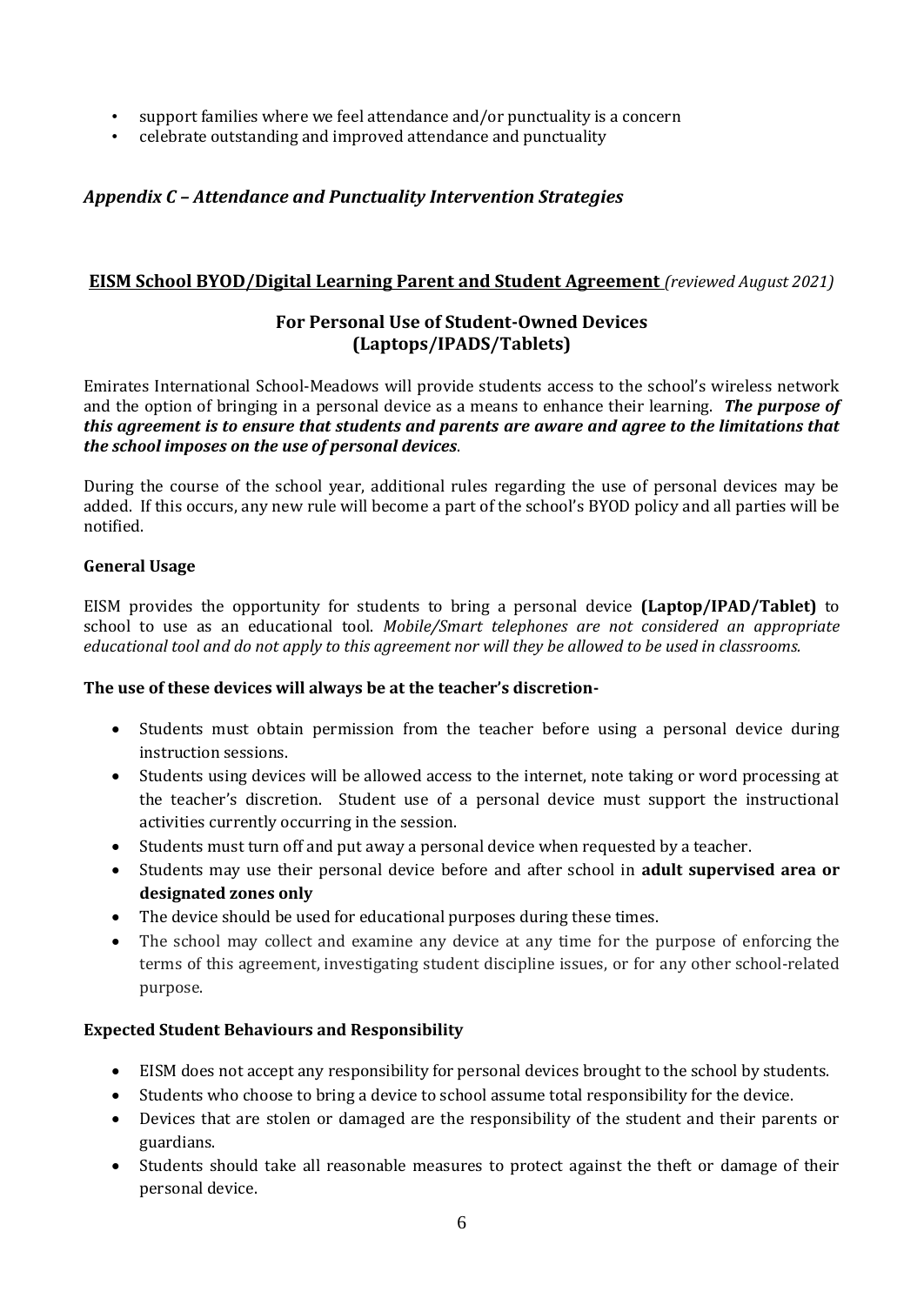- Students must seek permission before accessing the internet with personal portable devices.
- Students must only access appropriate information, images and data and use appropriate language, images and information while connected to the network.
- Students must never distribute personal information regarding themselves or anyone else, to anyone online – such as, but not limited to:
	- 1. Phone numbers, addresses, or last name
	- 2. Arrangements to meet someone online unless this is part of approved school assignments, pre-approved by school personnel, and with a teacher present.
	- 3. Photos or videos of anyone.
- Students must immediately report threatening, discomforting, or indecent or inappropriate materials found on the internet or in a file, to a teacher or someone in authority.
- Students must never buy, sell, advertise or otherwise conduct business on the internet, unless this is approved as a school assignment.
- Students are prohibited from accessing or playing games during school time on their personal devices.

#### **Physical Security**

#### **Users should take the following physical security preventative measures**

- Device must be contained in a case for easy portage.
- The case and the device must display the name of the student to whom it belongs.

#### **Continued misuse may result in students being prohibited from bringing devices to the school.**

## *A signed copy of this policy is required from both the student and parent as part of the admission process*

#### **Complaints and Feedback Policy** (reviewed August 2021)

#### **Rationale**

At Emirates International School - Meadows (EISM), we take seriously our accountability to parents. All staff endeavour to listen to what parents and stakeholders are saying and to work in partnership to resolve any problems or concerns. EISM recognizes that a student's education will be enhanced by the support of parents and appropriate accessibility to the Staff and Executive Leadership Team. Many concerns or worries can be managed without the need for formal procedures, providing that the concern is taken seriously and addressed as soon as possible.

#### **Aim**

It is inevitable in any institution that there are occasions when parents or other stakeholders have concerns or are dissatisfied with the service provided. This Policy advises all persons on how to direct a complaint and the potential escalation procedures around this.

#### **Feedback Procedure**

It is important for us to understand what our parents and visitors perceive as our strengths and likewise what recommendations for improvement to our services they would like to see take place. This can be achieved in the following ways: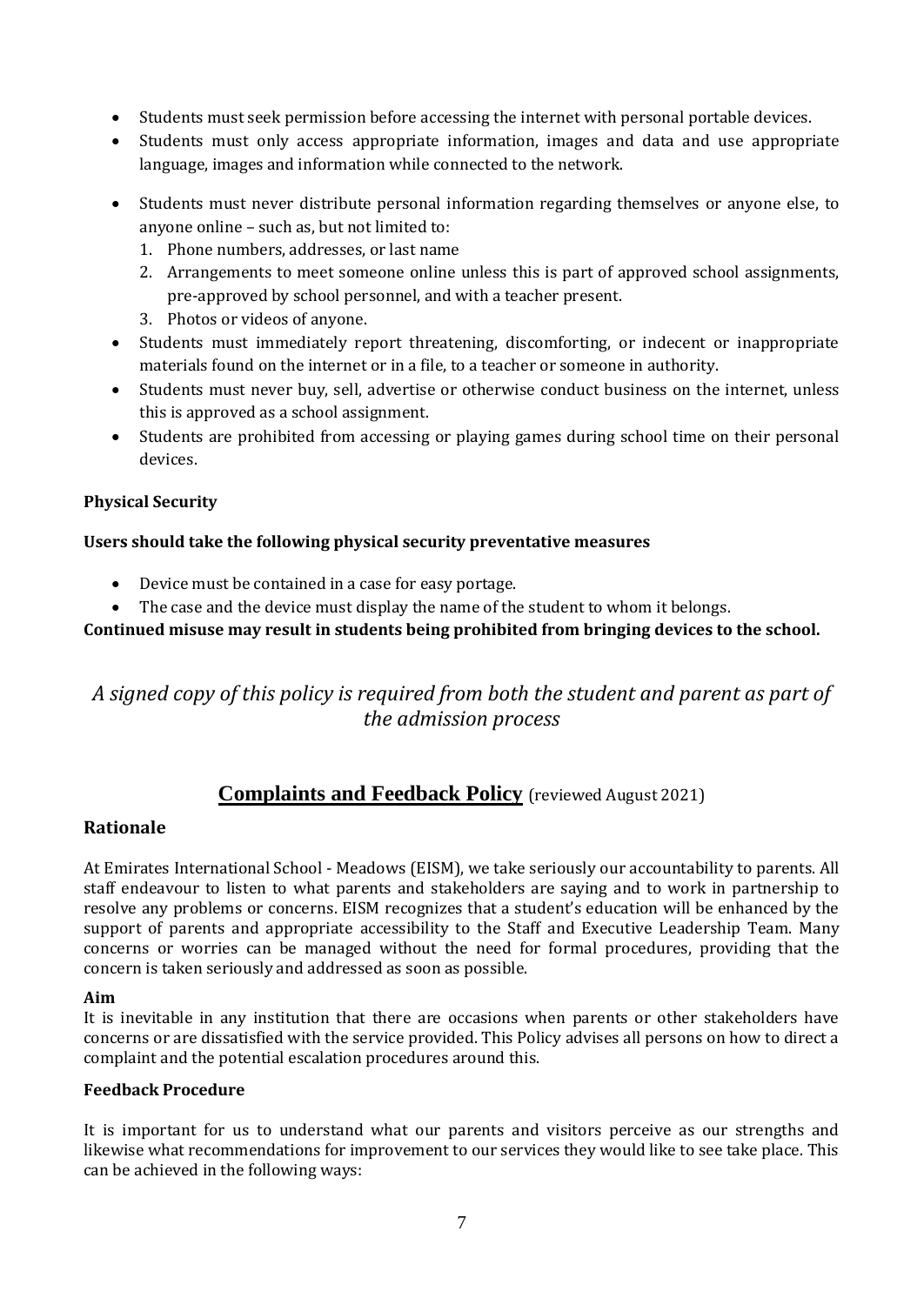- Email or verbal conversations with our School Leadership Team .
- Email or verbal conversation with the relevant classteacher.
- Feedback via the generic school email address found on our website.

When it is felt that an issue is more pressing than simple feedback and informal or formal complaint is deemed necessary, then the Complaints Procedure outlined in this policy should be followed.

#### **Independent Complaints Procedure**

It is recognized that on occasions the complainant may not be satisfied with the result of a complaint at school level. Where this is the case, and only following the complaints procedure as outlined above, there is an option to put in writing a complaint in relation to either:

- a) The initial complaint
- b) The complaints procedure

All complaints relating to the above will be dealt with the Director of Schools, where an independent investigation will be conducted. Where recommendations are suggested, the Principal and Executive Leadership Team will review policy and procedure and make changes where appropriate.

If, having following the complaints procedure above and having written formally to the Director of Schools, a satisfactory solution has still not been found, the parent has the right thereafter to refer to the matter by KHDA by contacting the Compliance and Resolution Commission.

All Staff at EISM understand the importance of handling and resolving concerns and complaints and ensuring a resolution is found to satisfy the complainant and to ensure positive outcome.

## **Appendix A – EISM Inclusion Policy Aims**

#### **AIMs:**

We aim to provide a stimulating learning environment across the whole curriculum which maximizes individual potential and ensures that students of all ability levels are well equipped to meet the challenges of education, work and life.

This is achieved by:

- $\triangleright$  Use of strategic assessment tools
- $\triangleright$  Designing a curriculum to promote a full range of learning, thinking and life skills
- $\triangleright$  Providing a balanced and relevant curriculum, where the emphasis is on depth before breadth
- $\triangleright$  Using flexible and responsive teaching and learning styles
- ➢ Adaptations, modification of assessment, and accommodations for EAL /SEN (Pupils of Determination) / G&T students
- $\triangleright$  Use of assistive technology and individual accommodations /interventions
- $\triangleright$  Equipping students with the skills, knowledge and attitudes necessary to succeed as individuals and as responsible and valued members of society
- $\triangleright$  Developing a close partnership with the whole community, particularly parents
- $\triangleright$  Providing staff with relevant continuous professional development
- $\triangleright$  Rigorous monitoring of standards (teaching and Learning) through the MER cycles.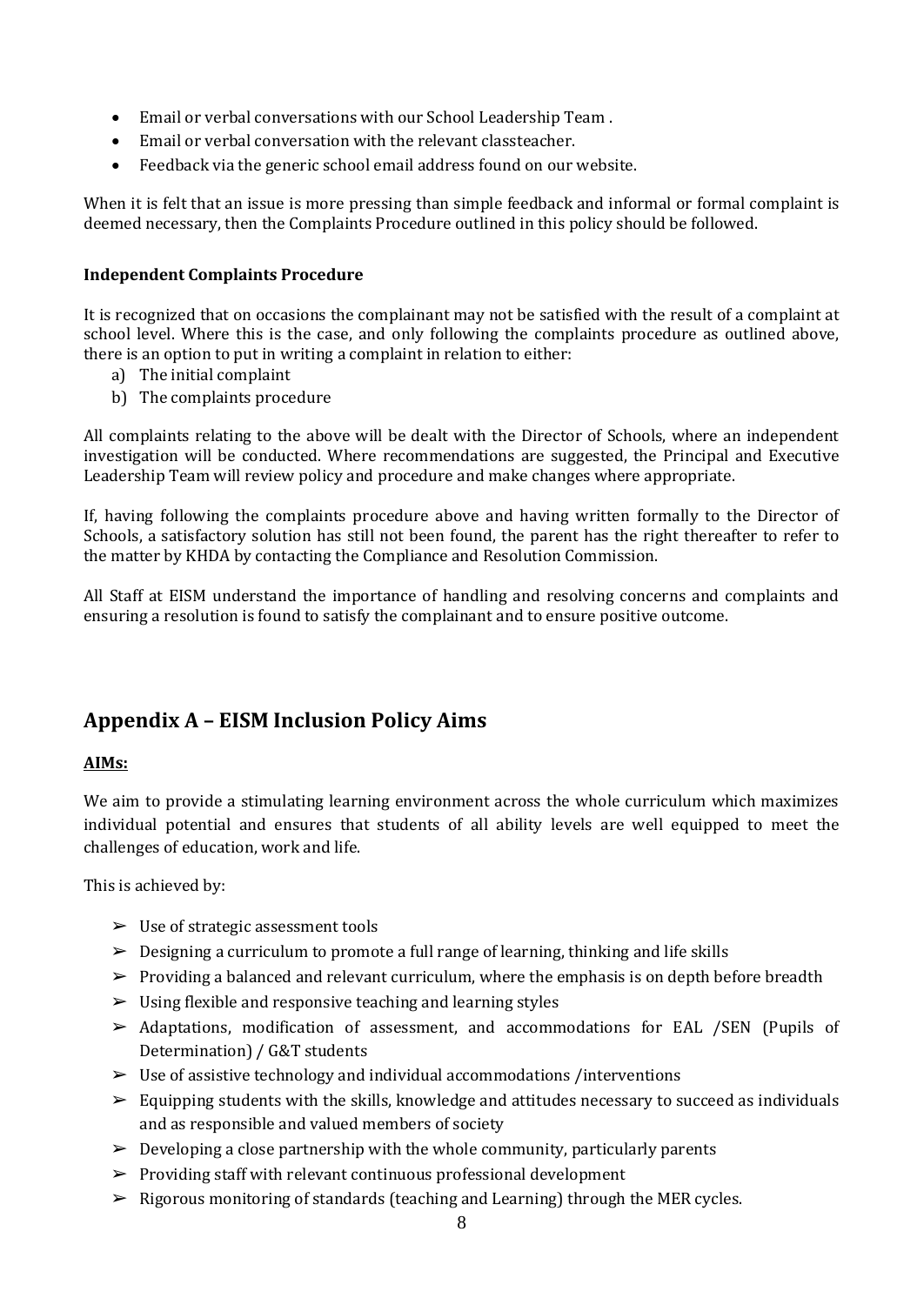#### **We aim to be an inclusive school and offer equality of opportunity to all groups of students within the school. These groups include:**

- $\triangleright$  Boys and girls
- $\triangleright$  Students from diverse ethnicities including Emirati
- $\triangleright$  Students who have to learn English as an additional language (EAL)
- ➢ Students who have special and additional educational needs and Disabilities ( SEND)
- $\triangleright$  Students who are recognised as gifted and talented (G&T)
- $\triangleright$  Students who have medical, physical or sensory impairments
- ➢ Students who have social emotional and mental health needs ( SEMH)

#### **We aim to provide a differentiated curriculum that meets the needs of all students, individuals and groups by:**

- $\triangleright$  Setting appropriate learning challenges
- $\triangleright$  Responding to students' diverse learning needs
- $\triangleright$  Removing potential barriers to learning and assessment
- $\triangleright$  Improving access for all learners

#### **We aim to provide a happy, healthy and safe school by:**

- $\triangleright$  Recognising, reflecting and celebrating the skills, talents, contributions and diversity of all our students
- $\triangleright$  Providing high quality pastoral care, support, and guidance
- $\triangleright$  Working in Partnership with parents
- $\geq$  Safeguarding the health, safety, and welfare of students
- $\triangleright$  Listening and responding to the concerns of children and parents
- $\triangleright$  Taking care to balance the needs of all members of the school community

#### **We secure inclusive education for our students by reviewing and evaluating what is done:**

- $\geq 0$  Does each student achieve as much as they can?
- $\triangleright$  Are there differences in the achievements of different groups of students?
- $\triangleright$  What is in place for students who are not achieving their potential?
- $\triangleright$  Are our actions effective?
- $\triangleright$  Are all our students happy to be in school?

All members of our school community are valued and are offered wide ranging opportunities to enable high standards of achievement. All policies within the school support inclusion and are reflected in school development planning.

## **Appendix B – School Uniform Dress code**

| <b>Primary School Dress Code EY1 - Year 6</b> |                             |  |
|-----------------------------------------------|-----------------------------|--|
| <b>Boys: Daily Uniform</b>                    | <b>Girls: Daily Uniform</b> |  |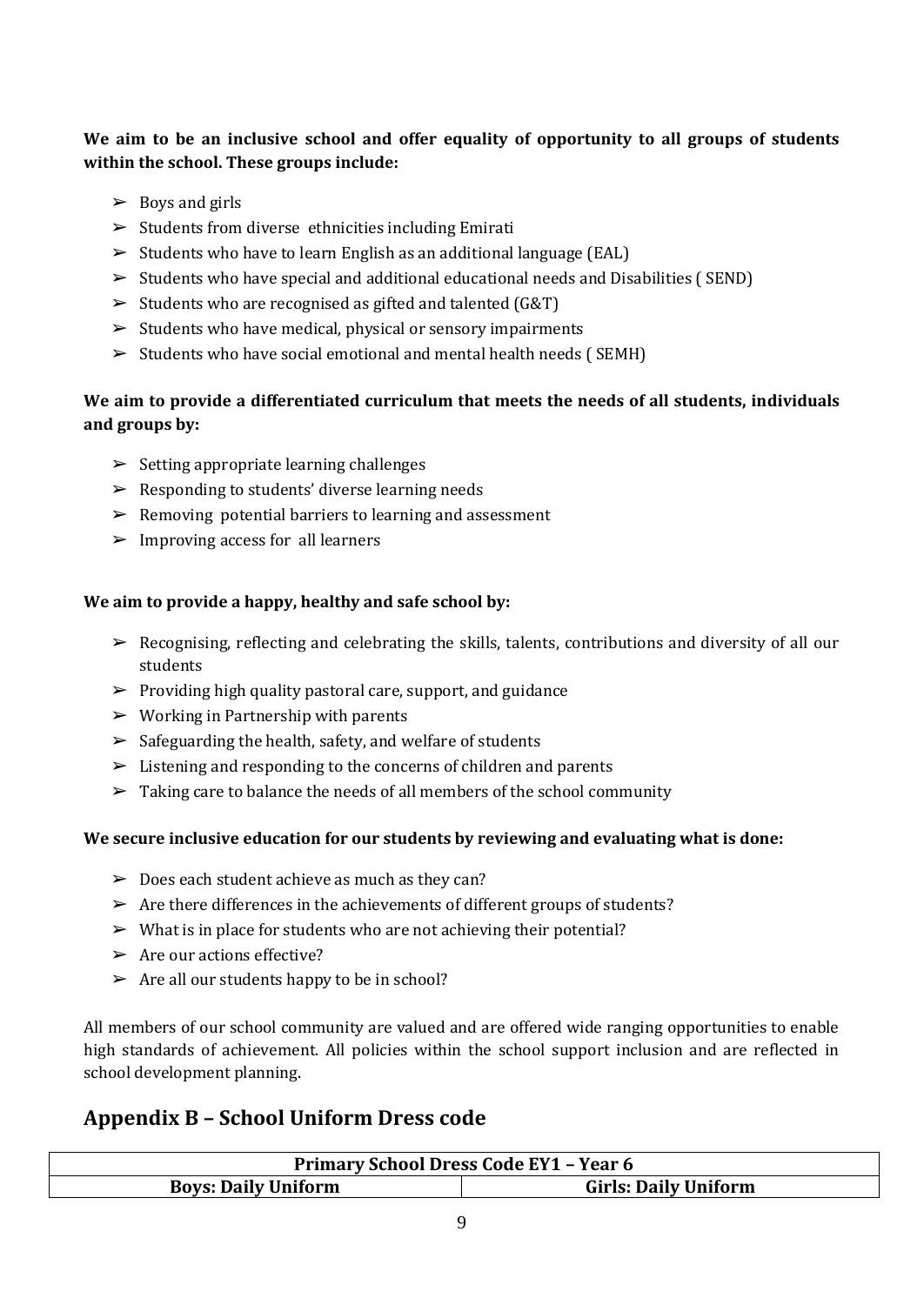| $\bullet$<br>$\bullet$                | <b>EY1 and EY 2:</b> Blue Polo shirt with logo, with<br>pull up shorts or navy trousers.<br>Year 1 to 6: Navy Trousers or shorts with<br>blue & white striped shirt with school logo.<br>School navy blue cardigan or Jumper with<br>school logo.<br>Black comfortable shoes with white/black<br>socks.<br>Navy cap for outdoor play. | EY1 and EY2: Blue Polo Shirt with logo, with<br>$\bullet$<br>navy skort.<br>Year 1 to Year 3: Navy skort and a flat collar<br>$\bullet$<br>stripe blouse, with logo.<br>Year 4 to Year 6: Navy skort or trousers and a<br>$\bullet$<br>flat collar stripe blouse, with logo.<br>School navy blue cardigan or jumper with logo.<br>$\bullet$<br>Plain black footwear with white/black socks.<br>$\bullet$<br>For ponytails, the band should be from the<br>$\bullet$<br>same material and colour as the uniform<br>Navy cap for outdoor play. |  |
|---------------------------------------|---------------------------------------------------------------------------------------------------------------------------------------------------------------------------------------------------------------------------------------------------------------------------------------------------------------------------------------|----------------------------------------------------------------------------------------------------------------------------------------------------------------------------------------------------------------------------------------------------------------------------------------------------------------------------------------------------------------------------------------------------------------------------------------------------------------------------------------------------------------------------------------------|--|
|                                       | <b>Boys and Girls Physical Education (PE) Uniform</b>                                                                                                                                                                                                                                                                                 |                                                                                                                                                                                                                                                                                                                                                                                                                                                                                                                                              |  |
|                                       | PE uniform, dark navy with white front shirt for boys and red front shirt for girls.                                                                                                                                                                                                                                                  |                                                                                                                                                                                                                                                                                                                                                                                                                                                                                                                                              |  |
| $\bullet$                             | Students must wear trainers for all sports, and it is important these have "non-marking soles", this                                                                                                                                                                                                                                  |                                                                                                                                                                                                                                                                                                                                                                                                                                                                                                                                              |  |
|                                       | is particularly necessary when using the Sports Hall.                                                                                                                                                                                                                                                                                 |                                                                                                                                                                                                                                                                                                                                                                                                                                                                                                                                              |  |
| High School Dress Code - Years 7 - 13 |                                                                                                                                                                                                                                                                                                                                       |                                                                                                                                                                                                                                                                                                                                                                                                                                                                                                                                              |  |
|                                       |                                                                                                                                                                                                                                                                                                                                       |                                                                                                                                                                                                                                                                                                                                                                                                                                                                                                                                              |  |
|                                       | <b>Boys: Daily Uniform</b>                                                                                                                                                                                                                                                                                                            | <b>Girls: Daily Uniform</b>                                                                                                                                                                                                                                                                                                                                                                                                                                                                                                                  |  |
|                                       | Years 7 to 11: Navy Trousers, oxford blue                                                                                                                                                                                                                                                                                             | Years 7 to 11: Navy Skirt (ankle length or<br>$\bullet$                                                                                                                                                                                                                                                                                                                                                                                                                                                                                      |  |
|                                       | shirts with school logo.                                                                                                                                                                                                                                                                                                              | knee length) or trousers, oxford blue fitted or                                                                                                                                                                                                                                                                                                                                                                                                                                                                                              |  |
|                                       | Years 12 and 13: Black Trousers, white shirt                                                                                                                                                                                                                                                                                          | straight blouse with school logo.                                                                                                                                                                                                                                                                                                                                                                                                                                                                                                            |  |
|                                       | with school logo on the pocket.                                                                                                                                                                                                                                                                                                       | Years 12 and 13: Black Skirt (ankle length<br>$\bullet$                                                                                                                                                                                                                                                                                                                                                                                                                                                                                      |  |
| $\bullet$                             | School navy V Neck / Jumper for the colder                                                                                                                                                                                                                                                                                            | or knee length) or Trousers, white shirt with                                                                                                                                                                                                                                                                                                                                                                                                                                                                                                |  |
|                                       | days.                                                                                                                                                                                                                                                                                                                                 | school logo.                                                                                                                                                                                                                                                                                                                                                                                                                                                                                                                                 |  |
| $\bullet$                             | Plain Black footwear with navy/black socks.                                                                                                                                                                                                                                                                                           | School navy V Neck / Jumper<br>$\bullet$                                                                                                                                                                                                                                                                                                                                                                                                                                                                                                     |  |
| $\bullet$                             | <b>Black Belt for trousers.</b>                                                                                                                                                                                                                                                                                                       | Plain black footwear with black/white socks.<br>$\bullet$                                                                                                                                                                                                                                                                                                                                                                                                                                                                                    |  |
| $\bullet$                             | Year 12 Boys should wear a Red & Blue tie and                                                                                                                                                                                                                                                                                         | Year 12 Girls should wear a Red & Blue tie<br>$\bullet$                                                                                                                                                                                                                                                                                                                                                                                                                                                                                      |  |
|                                       | Year 13 Boys should wear a Red & Black tie.                                                                                                                                                                                                                                                                                           | and Year 13 Girls should wear a Red & Black<br>tie.                                                                                                                                                                                                                                                                                                                                                                                                                                                                                          |  |
|                                       |                                                                                                                                                                                                                                                                                                                                       |                                                                                                                                                                                                                                                                                                                                                                                                                                                                                                                                              |  |
|                                       | <b>Boys and Girls Physical Education (PE) Uniform</b><br>PE uniform, dark navy with white front shirt for boys and red front shirt for girls.                                                                                                                                                                                         |                                                                                                                                                                                                                                                                                                                                                                                                                                                                                                                                              |  |

• Students must wear trainers for all sports, and it is important these have "non-marking soles", this is particularly necessary when using the Sports Hall.

**Swimming Kit is mandatory from Year 3 to 9.** Swimming Kit includes: Towel, swimming suit, cap and bag.

Unacceptable Items - this includes but is not limited to the following:

- Tight fitting or immodest clothing
- Nail polish
- Make up- senior students may wear discrete and subtle make up and nail polish
- Jewelry- only a watch and one pair of stud earrings may be worn in the lobe only
- Any other piercings are not permitted
- Clothing with sports logos of any kind

## **Appendix C - Attendance and Punctuality Intervention Strategies**

#### **Intervention strategies to promote better attendance**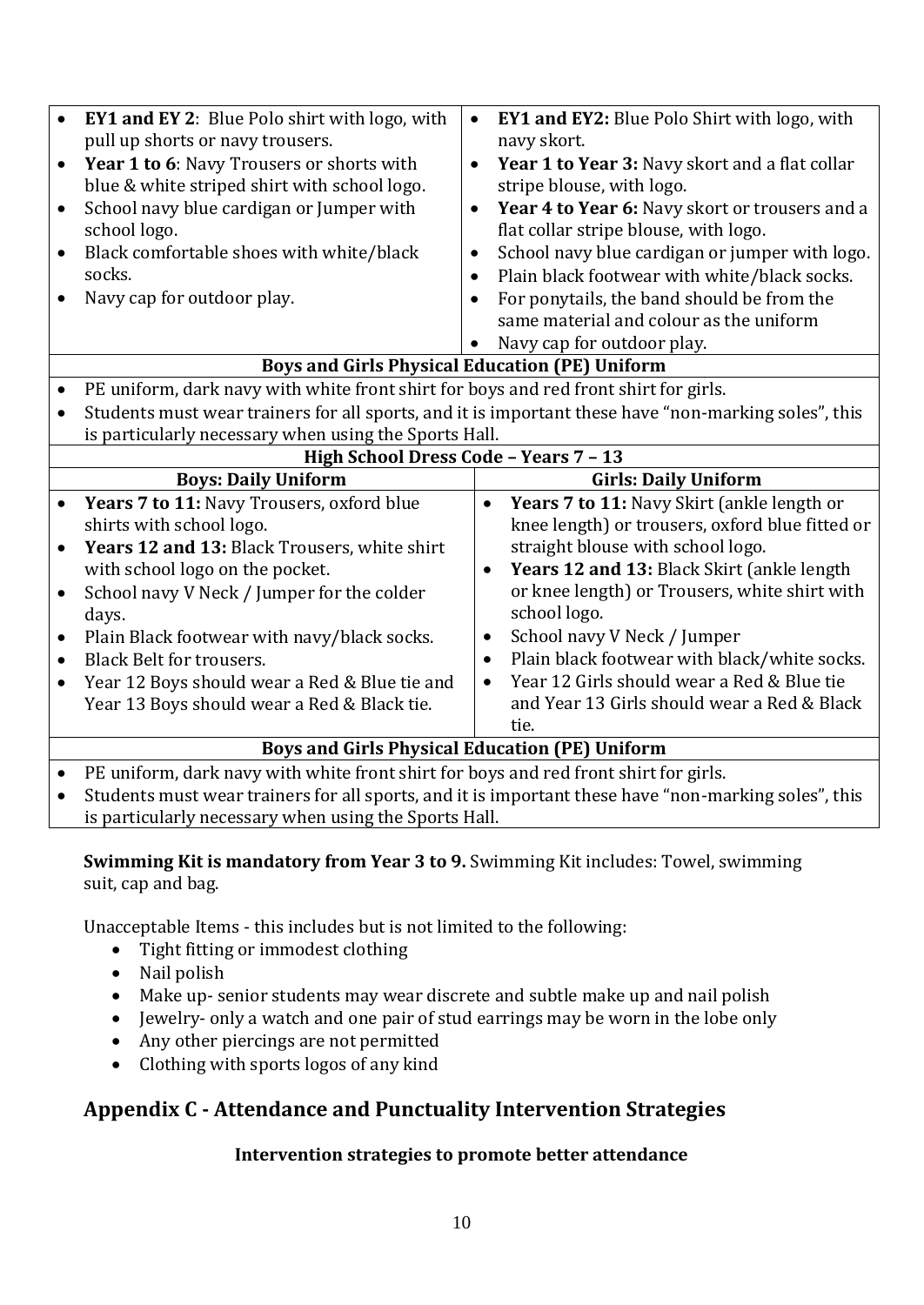| <b>Stage</b>   | <b>Action</b>                                                                                                                                                                           | Person<br>responsible          | <b>Next Stage</b>                                                                                  |
|----------------|-----------------------------------------------------------------------------------------------------------------------------------------------------------------------------------------|--------------------------------|----------------------------------------------------------------------------------------------------|
| $\mathbf{1}$   | Every month identify students whose<br>attendance is below 94%. Exclude from<br>this list students with known and<br>validated medical problems/issues who<br>require no further action | Tutor/<br>Classroom<br>Teacher | $\overline{2}$                                                                                     |
| $\overline{2}$ | Send attendance letter 1 alerting<br>parents to concerns for students whose<br>attendance is below 94%                                                                                  | Tutor/<br>Classroom<br>Teacher | Closely monitor for up to 4 weeks<br>If improved, send praise letter (1 or<br>Not improved - 3     |
| 3              | Meet/phone call to discuss issues                                                                                                                                                       | Tutor/<br>Classroom<br>Teacher | Closely monitor for up to 4 weeks<br>If improved, send praise letter (1 or<br>$2^*$<br>If not - 4  |
| $\overline{4}$ | Send attendance letter 2. Arrange<br>meeting to create an attendance action<br>plan                                                                                                     | Year Leader                    | Closely monitor for up to 4 weeks<br>If improved, send praise letter (1 or<br>$2*)$<br>If not - 5  |
| 5              | Meet with Head of Pastoral to review<br>attendance action plan - discuss issues<br>and targets and renew                                                                                | Head of<br>Pastoral            | Closely monitor for up to 4 weeks<br>If improved, send praise letter (1 or<br>$2^*$<br>If not $-6$ |
| 6              | Meet with Head of School to discuss the<br>way forward and draw up an<br>individualised contract                                                                                        | Head of<br>School              | Closely monitor for up to 4 weeks<br>If improved, send praise letter (1 or<br>If not - 7           |
| 7              | Meeting with Principal to discuss the<br>way forward                                                                                                                                    | Principal                      | Closely monitor for up to 4 weeks<br>If improved, send praise letter (1 or<br>$2^*$<br>If not - 8  |
| 8              | Meeting with Principal - failure of year<br>or place at EISM discussed                                                                                                                  | Principal                      |                                                                                                    |

Timings are for guidance only. We can, at our discretion, fast track any case if we deem this to be necessary.

## **Intervention strategies to promote better punctuality**

| <b>Stage</b> | <b>Action</b>                                                                                                                                                                                                                                              | Person<br>responsible      | Next stage                        |
|--------------|------------------------------------------------------------------------------------------------------------------------------------------------------------------------------------------------------------------------------------------------------------|----------------------------|-----------------------------------|
|              | If a student receives a late mark,<br>tutor will discuss the reason for<br>lateness as part of a five minute<br>reflection during the same day.<br>Three late marks in a week will result<br>in a Year Leader Reflection time on<br>Thursday of that week. | Tutor/<br>Class<br>Teacher | Closely monitor for up to 4 weeks |